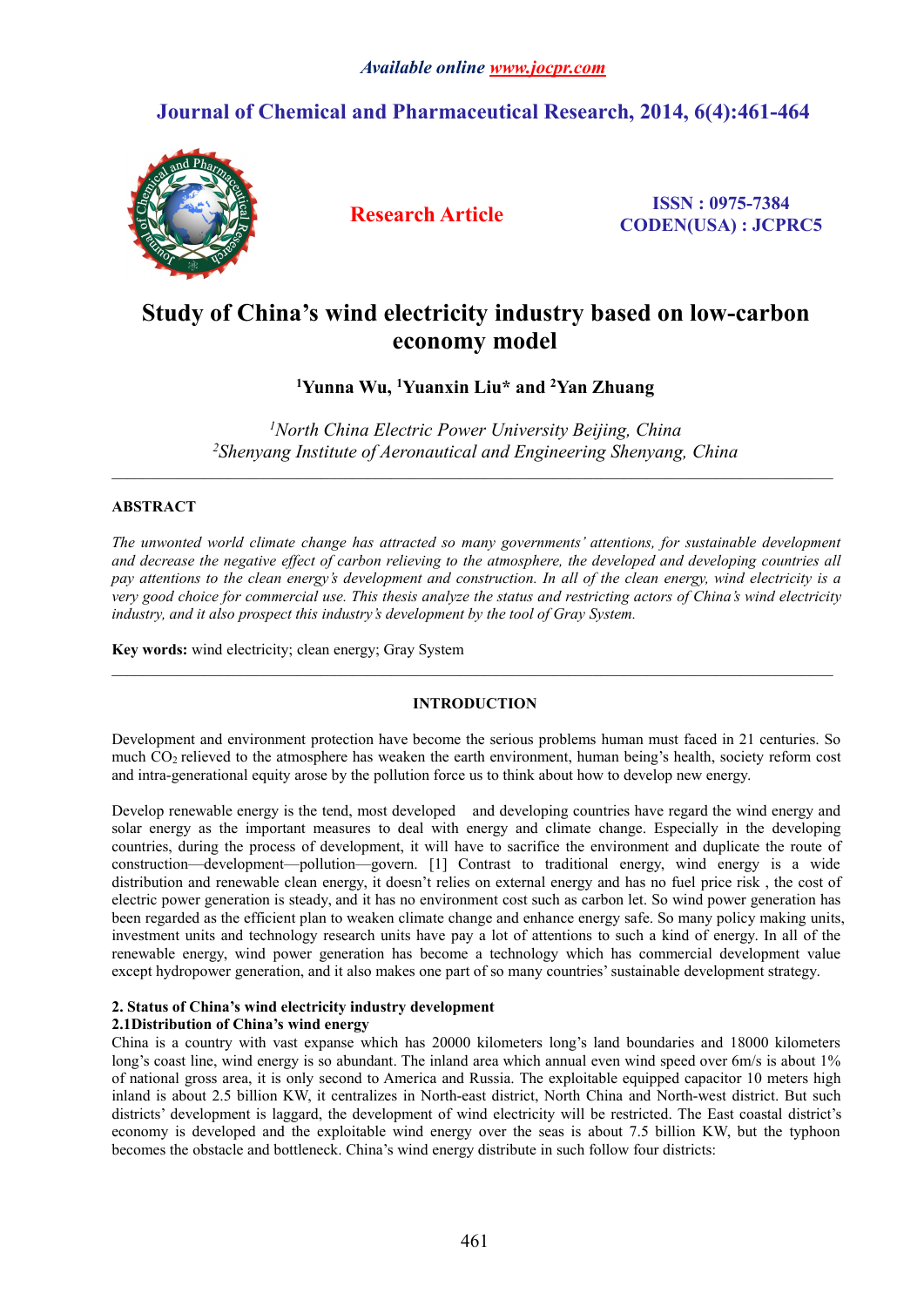### **(1)coastal and relative islands' wind energy abundant belt**

In this area, annual valid wind density is over  $200W/m<sup>2</sup>$ , the wind density line is parallel with the coast line, wind density in coastal island is over  $500W/m^2$ , the exploitable hours is about 7000-8000hrs.

*\_\_\_\_\_\_\_\_\_\_\_\_\_\_\_\_\_\_\_\_\_\_\_\_\_\_\_\_\_\_\_\_\_\_\_\_\_\_\_\_\_\_\_\_\_\_\_\_\_\_\_\_\_\_\_\_\_\_\_\_\_\_\_\_\_\_\_\_\_\_\_\_\_\_\_\_\_\_*

### **(2) Three North ( North-east, North China and North-west) wind energy abundant belt**

In this area, wind density is over  $200 - 300$ W/m<sup>2</sup>, some areas can reach to  $500$ W/m<sup>2</sup>, such as Ala Mountain, Dabancheng city, Huitengxile, Huiliangteng in Xilinguole and hunting ground in Chengde city. The exploitable hours is over 5000 and some areas can reach to 7000hrs.

#### **(3) Inland wind energy abundant area**

In this area, the wind density is 100W/m<sup>2</sup> below and the exploitable hours is 3000hrs below, but in some districts, the wind energy is also abundant for lake and special land form such as Boyang Lake, Hengshan mountain in Hunan province and Songshan mountain in Henan province. Although the wind speed is fast in Tibetan Plateau, air density is small for high altitude, the exploitation of wind energy in this area is generic.

#### **(4) nautical wind energy abundant area**

In this area, the wind speed is fast and quantity of power generation is huge, it can decrease the machine-groups' load and prolong its using life, but the access cost is high. China has abundant marine wind energy, the East coastal area whose depth is 2 to 15 meters has vast expanse , the exploitable wind energy in 10 meters high is three times of inland area, that is 7.5 billion KW, and it is near to power load centre, with the development of electricity technology, it will become a very important resource.

### **2.2.The status ofChina's wind electricity's equipment manufacturing**

#### **(1)Homemade equipment start up in a late time, but the market occupancy is rising fast**

The development level of China's wind electricity is low before 2002, the manufacturing technology of large-scale equipment is laggard, and foreign manufacturers monoplied the market, licensed bid system induced by National Development and Reform Commission has arouse the ardor of wind electricity investment since 2003.

#### **(2) plural investment pattern which includes national one, private one and foreign one**

From the view of property rights, it includes the wind electricity manufacturing large scale national corporation, shareholding corporation, private one and foreign corporation. The national corporation include electricity equipment, AERO space and heavy machine manufactured corporations such as Dongfang Electricity Group in Sichuan province, Shanghai electricity and Haerbin electricity station equipment group and so on; in private corporations, we have Jinfeng technology corporation which has so much market occupancy and also have some corporation which is less of experience; foreign corporations have mature development experience of electricity equipment such as Vestas (Denmark), Gamesa( Spain) and GE (America).

#### **3. Analysis offactors which restrict China's wind electricity's development**

The main contradiction of wind electricity is high cost and low price.To settle this problem, we have to debase the cost or improve the price. The current theory viewpoint is that the development must be supported by financial support and the measures are government support, government found, and favourable taxation policies, the frondose restricted facors are as below: [2]

### **3.1Wind bidding price system is unreasonable and it restrictindustry development**

Some domestic decision makers ascribe the low level development of wind electricity to the high price, so they debate the net electricity price by administrative measures, especially in wind electricity licensed bidding items. We can see the active aspect in theory and it is also a new research, but it will bring a series of problems if the development of wind electricity wholly relies on government bidding.

#### **3.2Relative policies and regulation are not perfect**

We have published relative laws, regulations and policies, but they are lack of validity, especially they are lack of feasibility to wind electricity industry's development. Although China's wind electricity industry has formed a large scale, the cost share system is not perfect, so it restrict its development.

## **3.3Loan and taxation system are not perfect**

With the extending of market, the wind electricity cost will be debated gradually. But the renewable energy such as wind electricity is still lack of competitive power contrast to traditional resource on current technology level. There is still lack of relative policies such as financial, taxation and loan to supportthis industry's development. [3]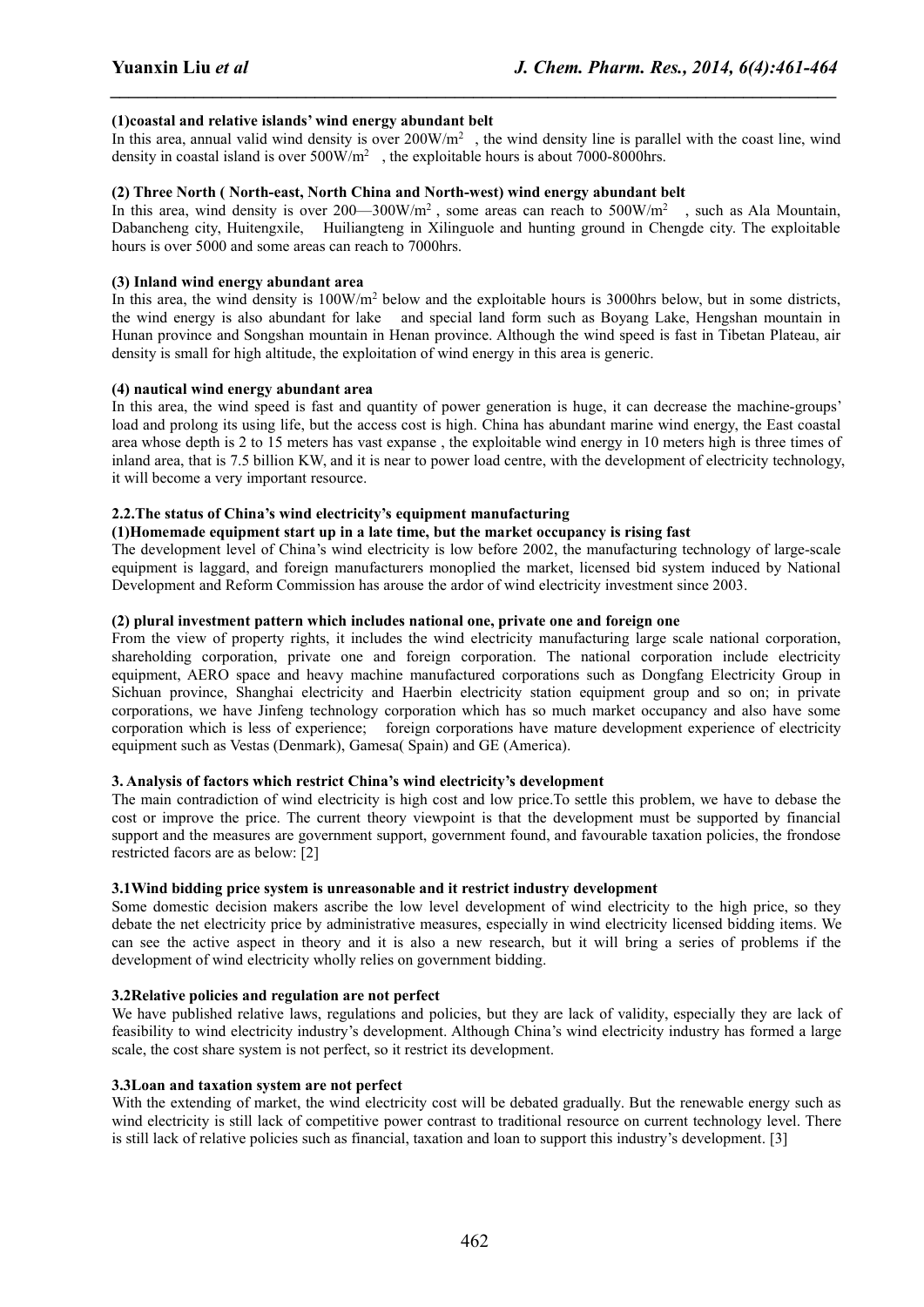### **3.4Financing channel is not perfect**

The development of China's wind electricity industry mainly relies on government investment or international cooperation items. The whole investment in Neimenggu Wind Groud includes 57%'s central government investment, 30%'s foreign aids, there is only 13% of the whole investment comes from self raised.

*\_\_\_\_\_\_\_\_\_\_\_\_\_\_\_\_\_\_\_\_\_\_\_\_\_\_\_\_\_\_\_\_\_\_\_\_\_\_\_\_\_\_\_\_\_\_\_\_\_\_\_\_\_\_\_\_\_\_\_\_\_\_\_\_\_\_\_\_\_\_\_\_\_\_\_\_\_\_*

#### **3.5The upper and lower course of industry chain can not fit well**

The wind electricity industry chain includes equipment manufacturing industry and wind electricity operation industry. The upper course' level is very low in the world, but the lower course's level is very high, this contradiction seriously restrict the industry's development.

#### **3.6The level of domestic manufacturing is low, and technology innovation system is not perfect**

The power generation equipment in China mainly relies on foreign ones, domestic corporations posseses only 18% of the gross equipped capacitor in mainland, but the imported corporations possess 82%, especially it centralize in Denmark, German and Spain corporations. Wind electricity equipment manufacturing is a comprehensive high technology industry, but we still have not one research unit which has solid economic power and have not formed a wind electricity research network.

#### **4. Prospect of China's wind electricity industry development**

As a abundant wind energy reserved country in the world, we have large potential to exploit, since the upper and lower courses can not fit well, we can enhance the power of exploiture and support high-tech corporation's development to enlarge the equipped capacitors.

In China, although we can get the equipped capacitors statistics information of a few years ago, the future capacitors' change is still unknown for it is affected by policy, economy, environment and society factors. This situation is fit for Gray System's order and we can forecast the future data by this tool. For the whole wind electricity system, national factor is known and the comprehensive effect is unknown, so we can construct a Gray model to predict. [4-6]

#### **4.1Computing process**

Gray System theory pay more attentions to dynamic information's exploiture, use and processing, based on research of discrete function, we can construct dynamic differential equation.

Now we use the statistics data came from China Electricity Supervising Committee (2000-2012) as original serial X

| vear      | 2000  | 2001             | 2002  | 2003  | 2004  | 2005 | 2006  | 2007  | 2008 | 2009 | 2010 |
|-----------|-------|------------------|-------|-------|-------|------|-------|-------|------|------|------|
| capacitor | 34.48 | 40.20            | 46.62 | 57.00 | 76.40 | 126  | 259.9 | 605.0 | 784  | 865  | 951  |
| vear      | 2005  | 2006             | 2007  | 2008  | 2009  | 2005 | 2006  | 2007  | 2008 | 2009 | 2010 |
| capacitor | 126   | 255 Q<br>ر . ب ب | 605   | 784   | 865   | 126  | 259.9 | 605.0 | 784  | 865  | 951  |

#### **Equipped capacitors(2000-2009) ×10000KW**

#### **Resource: China Electricity Supervising Committee**

For  $X(0) = ( X(0)(1), X(0) (2), \ldots, X(0)(10) )$ 

$$
X(1) = (X(1)(1), X(1)(2), \ldots, X(1)(10))
$$

satisfy 
$$
X(1)(K) = \sum_{i=1}^{N} X(0)(i)
$$
 (k = 1,2,3,...,10)

relative differential equation is ;

$$
\frac{dX(1)}{dt} + aX(1) = u
$$

Inspection:  $C = 0.2616 \le 0.35$ (perfect); P=1  $> 0.95$ ,(perfect), so we can use this model to predict future wind electricity's development